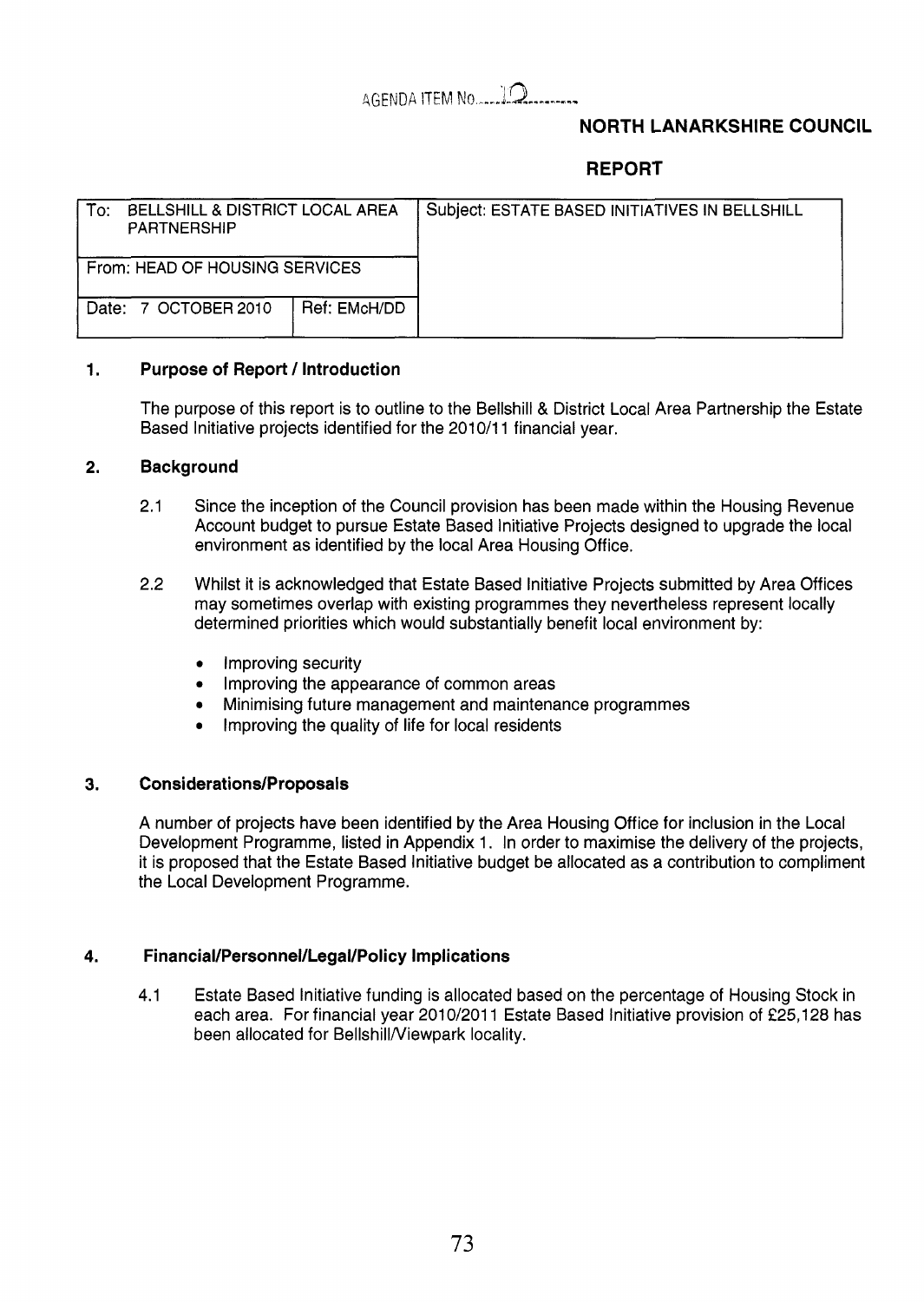#### **5. Recommendation**

5.1 It is recommended that the Bellshill and District Local Area Partnership approves the contribution proposed.

 $\sqrt{2}$ 

**Elaine McHugh Head of Housing Services 21 September 2010** 

For further information on this report please contact David Dymock on 01236 812574